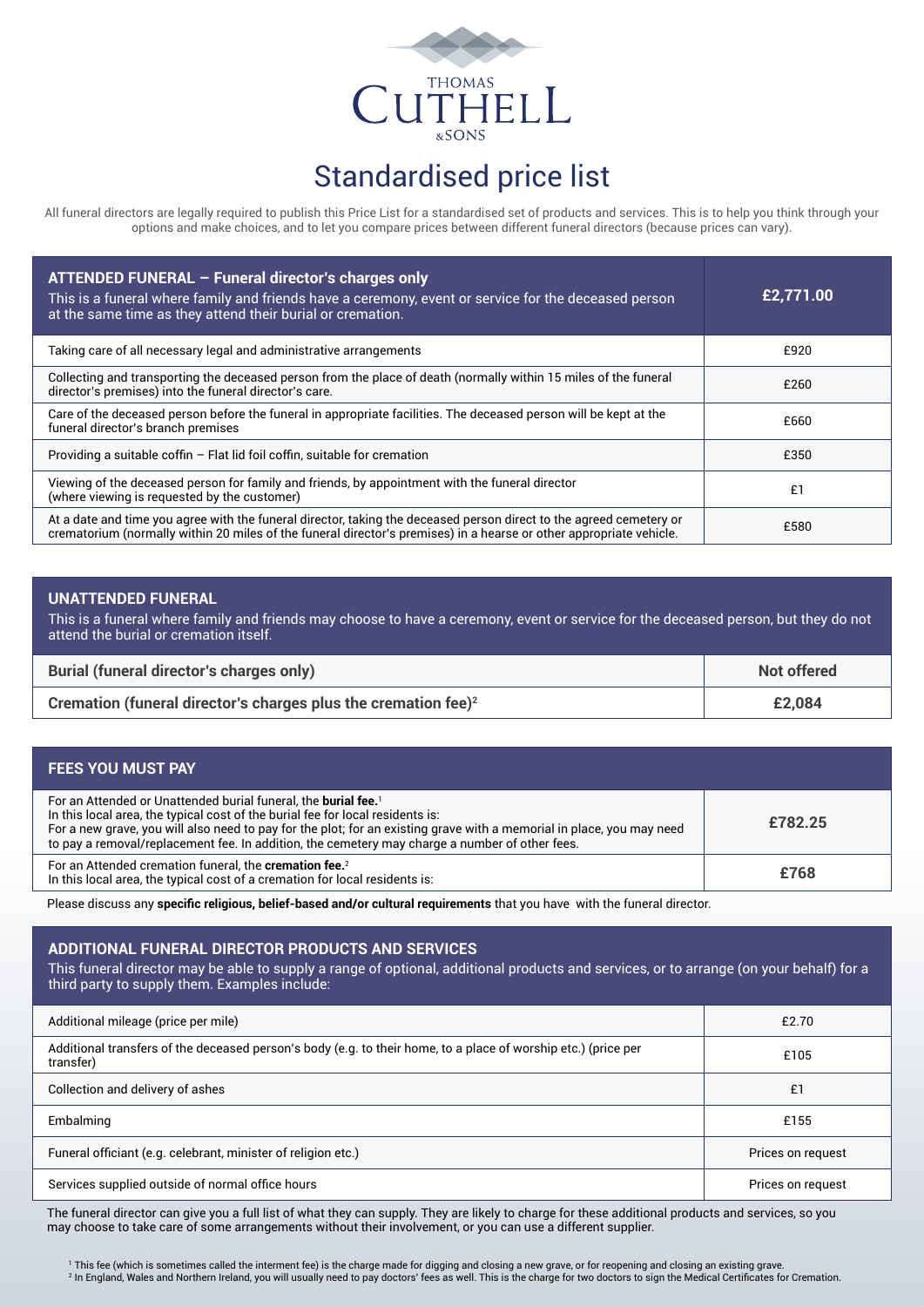

## Crematoria price list information

The information below gives the prices charged by crematoria for an adult (18 + years) funeral within a 30-minute cortege journey of any of our funeral homes. All prices listed below are Mon – Fri.

| <b>STANDARD FEE ATTENDED SERVICE</b> |      |
|--------------------------------------|------|
| <b>Falkirk Crematorium</b>           | £768 |
| Stirlingshire Crematorium            | £905 |
| Daldowie Crematorium                 | £699 |
| West Lothian Crematorium             | £925 |

| <b>UNATTENDED SERVICE</b>  |      |
|----------------------------|------|
| <b>Falkirk Crematorium</b> | £399 |
| Stirlingshire Crematorium  | £400 |
| Daldowie Crematorium       | £363 |
| West Lothian Crematorium   | £400 |

### **REDUCED FEE ATTENDED SERVICE**

| <b>Falkirk Crematorium</b>                | Not available |
|-------------------------------------------|---------------|
| Stirlingshire Crematorium (early service) | £695          |
| Daldowie Crematorium                      | Not available |
| West Lothian Crematorium                  | £690          |

### **TERMS OF BUSINESS**

Our Terms of Business include the following:

#### **Payment Arrangements**

All third party charges must be paid prior to any funeral arrangements being confirmed, some of these charges may be estimated and are likely to change following the funeral. The final funeral account is due for payment within thirty days of our account, unless otherwise agreed by us in writing.

- If you fail to pay us in full on the due date we may charge you interest:
- at a rate of 4% above our bank's Base Rate from time to time in force;
- calculated (on a daily basis) from the date of our account until payment;
- compounded on the first day of each month; and
- before and after any Judgment (unless a Court orders otherwise).
- should a Solicitor handle the account a charge of £75 will be added after 30 days and £75 each quarter thereafter.

We may recover (under Clause 3 of our full terms) the cost of taking legal action to make you pay.

#### **Indemnity**

You are to indemnify us in full and hold us harmless from all expenses and liabilities we may incur (directly or indirectly including financing costs and including legal costs on a full indemnity basis) following any breach by you of any of your obligations under these Terms.

This means that you are liable to us for loses we incur because you do not comply with these Terms. For example, we will charge you an administration fee where we receive a cheque from you which is subsequently not honoured or if we have to write to remind you that an account is overdue. If we instruct debt collection agents, we may also recover from you the fees we incur. Further details regarding these fees are available on request. We claim those losses from you at any time and, if we have to take legal action, we will ask the Court to make you pay our legal costs.

#### **DISCLOSURE OF INTERESTS**

**The ultimate owner** of this business is Thomas Cuthell and Sons Ltd.

We have no business or financial interest in a price comparison website which compares Funeral Director Services and/or Crematoria Services and their respective prices

### **REGISTER OF CHARITABLE DONATIONS AND GRATUITIES**

We make a number of gratuity payments throughout the year, no single recipient was in receipt of more than £250 within a calendar year.

We made charitable donations to a number of charities in the last year. No charity within or connected to the funeral sector received in excess of £250 from us last year.

We make no payments to third parties which are not directly related to a cost incurred or a service provided by the third party to us.